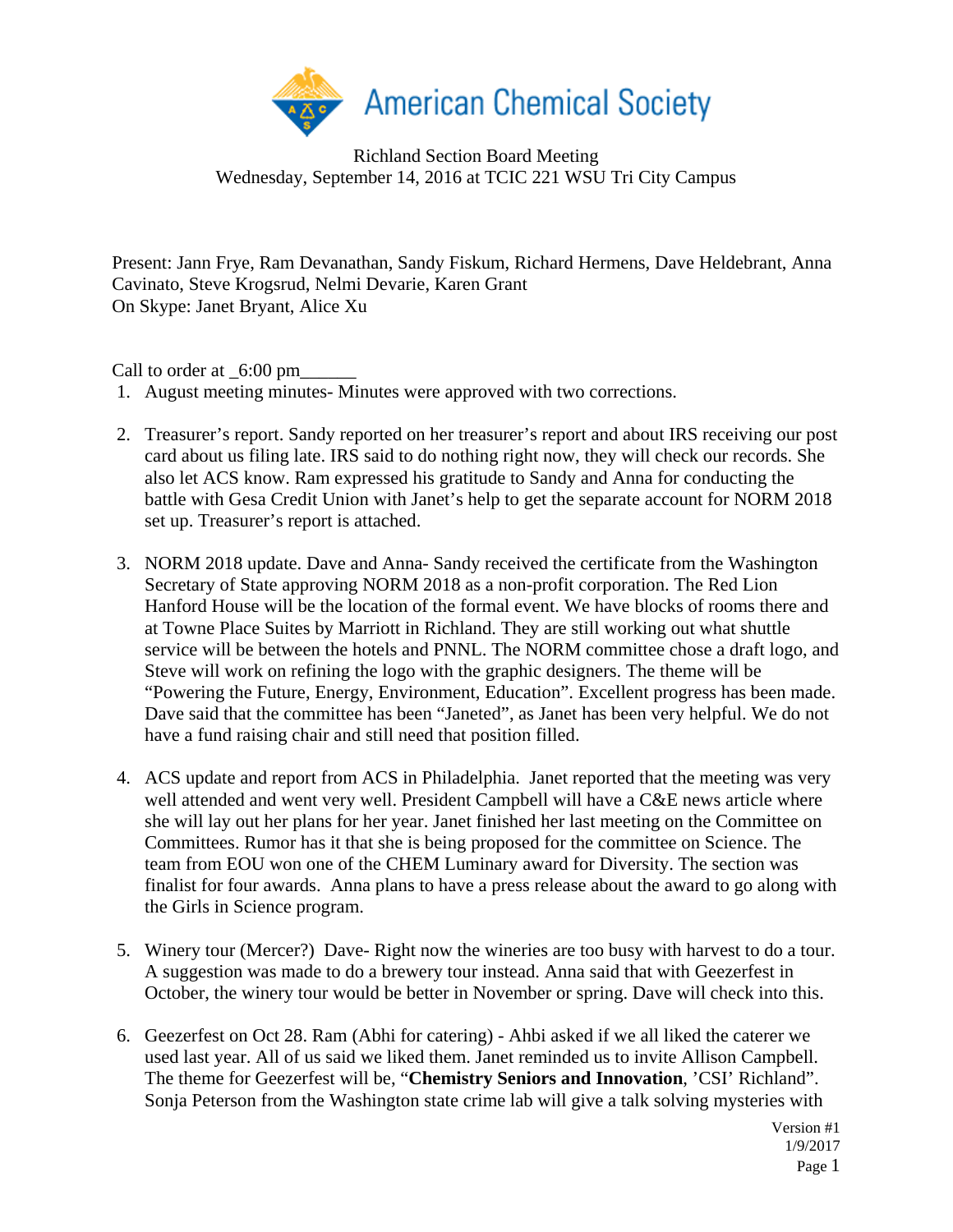

Richland Section Board Meeting

Wednesday, September 14, 2016 at TCIC 221 WSU Tri City Campus chemistry. Ram invited 50 and 60 year members. Some have agreed to attend and sent their bios. Also Richard Hermens is a 56 year member. Ram read a letter from Luke Damsted thanking the section for the funds to attend NORM in Alaska. He was very grateful for the opportunity and the financial support.

- 7. Elections. Abhi said we need one more candidate for alternate councilor. Dave said he would run for this. He said Dev Chatterjee will run for Chair too. The slate must be identified by Oct. 15. The candidates must be introduced to the membership on the web site and if possible in the newsletter by November 1. We should send out an email to the membership that nominations are open until October 15.
- 8. Holiday Party- American Nuclear Society will be holding a party on Dec. 10. We have the opportunity to participate. Either the section could subsidize this for \$250 or each ACS member will pay \$35 instead of \$25. There will be salsa dancing instruction, and an Einstein theme.
- 9. Budget and Plans for 2017. Sandy will draft a budget for discussion at the next board meeting. Vanda will be back for that meeting.
- 10. Virtual Event Participation Grant. Anna and Ram discussed we could apply for a grant to buy audio visual equipment so members across the section could participate in events remotely. Janet said these might be very useful to involve the Yakima and Walla Walla Anna said really the section here in Richland does not have equipment to broadcast a speaker unless we use PNNL or WSU equipment. The due date to apply is October 15. Ram and Frannie will put in a grant application.
- 11. Chemistry Merit Badge- Anna will email Steve about items he might want for the merit badge. She plans to order some things for chemistry week. The suggestion was made to buy trinkets for Geezerfest. Steve said most of the people who helped in the past will help again. Frannie agreed to help, and maybe Karen will help. Steve still needs two more helpers. It will be November 5 and 12, Steve will send the link for inclusion in the minutes. Steve proposed that Richland section sponsor the chemistry merit badge, it was seconded and passed.
- 12. Newsletter-. Alice reported that the publication date needs to be by October 20, so it can be mailed before Geezerfest. If we want Kacie to help prepare a nicer newsletter we need to get all the articles submitted by the end of Sept. that is by Sept 30th. This will be a larger newsletter. If we go with Kacie, we should have the information by Oct. 1. So Ahbi needs to send email requesting nominations right away.
- 13. Roundtable- Anna announce we will do Saturday Science Nov. 12 in Enterprise, and Girls in Science on Oct. 22 at EOU.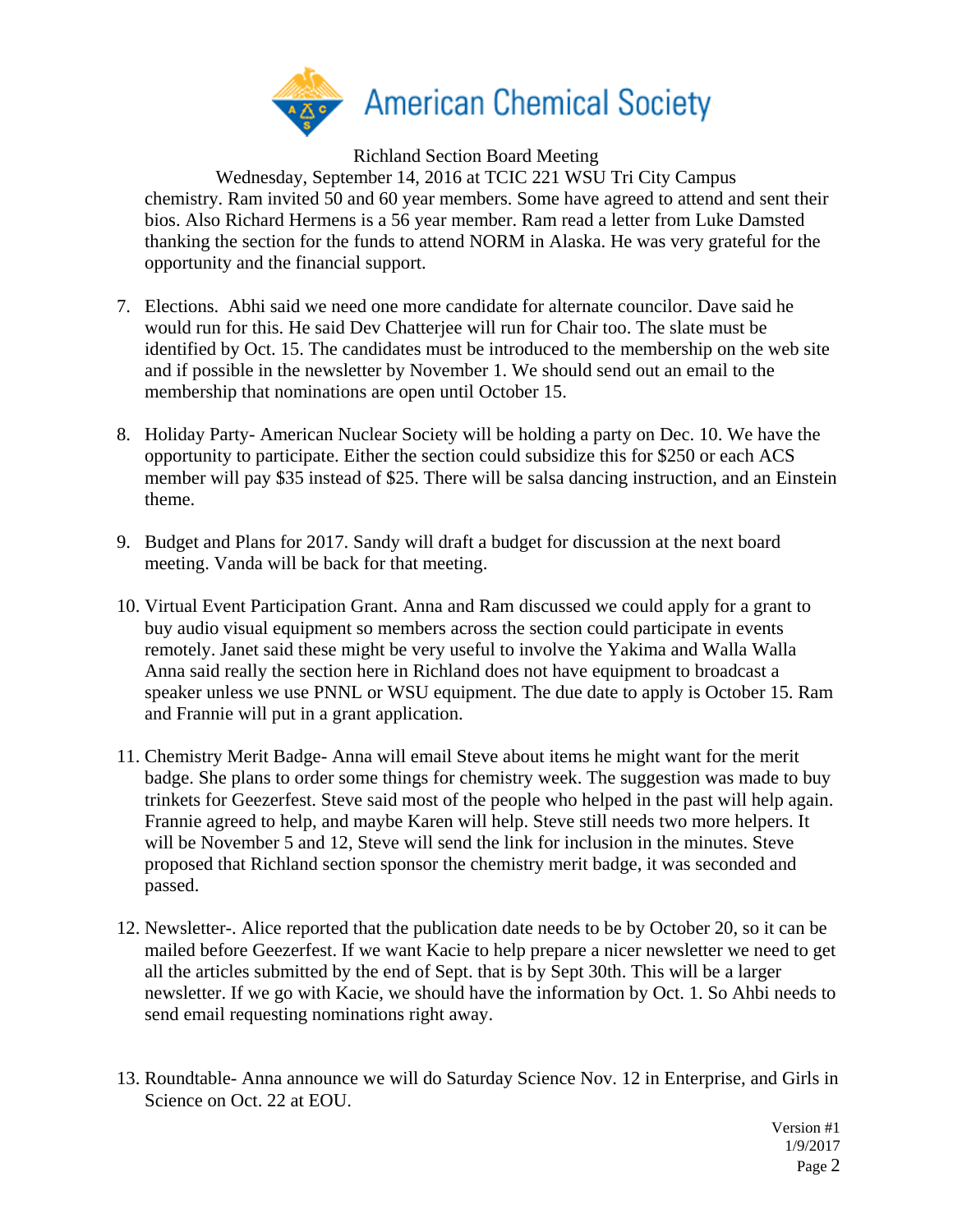

## Richland Section Board Meeting Wednesday, September 14, 2016 at TCIC 221 WSU Tri City Campus

## **ACS Richland Section Treasurer's Report**

September 14, 2016

## **Activities**

I received receipts from Janet for Chemist of the Year celebration.

I notified ACS National on 9/8/16 about the IRS notice. I received an IRS notification that they received the e post card filing late--no action on my part at this time. They will review the account.

I submitted Richard Hermens' councilor travel expenses to the ACS on September 6.

| <b>Starting Balance</b><br>Savings<br>Checking | \$18,865.73<br>\$15,193.66 |               |           |                                                                 |
|------------------------------------------------|----------------------------|---------------|-----------|-----------------------------------------------------------------|
| Receipts                                       |                            | <b>Budget</b> |           |                                                                 |
| From                                           | Amount                     | Category      | Date      | Directed to:                                                    |
|                                                |                            |               |           |                                                                 |
| Total receipts this period                     | \$0.00                     |               |           |                                                                 |
| <b>Expenses</b>                                |                            | <b>Budget</b> |           |                                                                 |
| To (date billed)                               | Amount                     | Category      | Date Paid | Description; check number                                       |
| Secretary of State (8/11/16)                   | \$50.00                    | none          | 8/11/2016 | Cost for registering NORM 2016 with Sec. of State;<br>debit     |
| Richard Herments (9/2/16)                      | \$2,082.10                 | 19            | 9/5/2016  | Reimbursement for ACS National meeting/councilor<br>fees: #1094 |
| Janet Bryant (9/7/16)                          | \$429.00                   | 17a           | 9/9/2016  | Meals for Bill Carroll's speaking visit; 1095                   |
| Total spent this period                        | \$2,561.10                 |               |           |                                                                 |
| <b>Ending Balance</b>                          |                            |               |           |                                                                 |
| Savings                                        | \$18,865.73                |               |           |                                                                 |
| Checking                                       | \$12,632.56                |               |           |                                                                 |